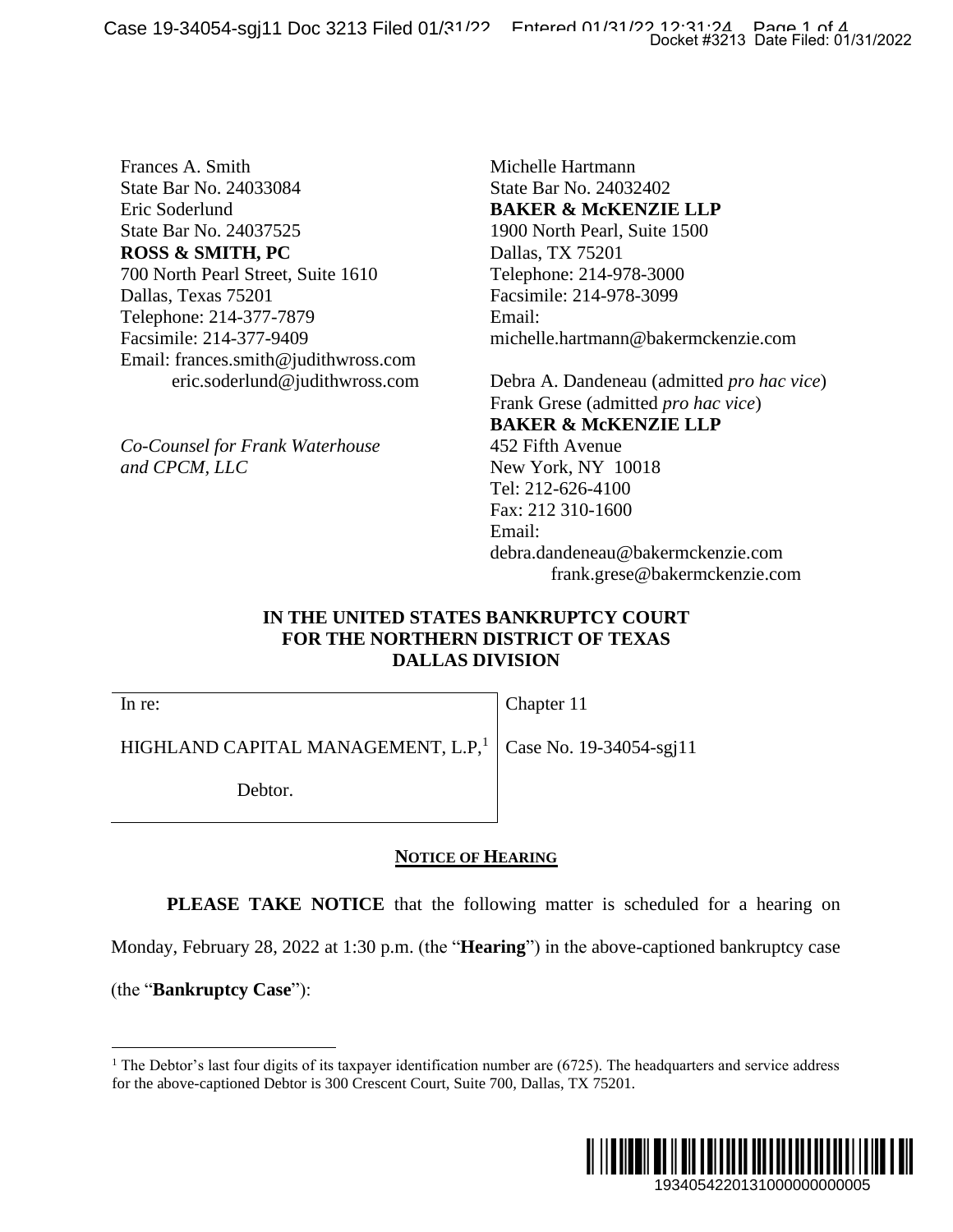1. *Amended Frank Waterhouse's Opposed Motion to Quash Subpoena* [Dkt. No. 3192] (the "**Motion**").

The Hearing on the Motion will be held via WebEx videoconference before the Honorable Stacey G. C. Jernigan, United States bankruptcy Judge. The WebEx video participation/attendance link for the Hearing is: [https://us-courts.webex.com/meet/jerniga.](https://us-courts.webex.com/meet/jerniga)

A copy of the WebEx Hearing Instructions for the Hearing is attached hereto as **Exhibit A**; alternatively, the WebEx Hearing Instructions for the Hearing may be obtained from Judge Jernigan's hearing/calendar site at: [https://www.txnb.uscourts.gov/judges-info/hearing](https://www.txnb.uscourts.gov/judges-info/hearing-dates/judgejernigans-hearing-dates)[dates/judgejernigans-hearing-dates.](https://www.txnb.uscourts.gov/judges-info/hearing-dates/judgejernigans-hearing-dates)

Dated: January 31, 2022

By: */s/ Frances A. Smith*  Frances A. Smith State Bar No. 24033084 Eric Soderlund State Bar No. 24037525 **ROSS & SMITH, PC** 700 N. Pearl Street, Suite 1610 Dallas, Texas 75201 Telephone: 214-377-7879 Facsimile: 214-377-9409 Email: frances.smith@judithwross.com Email: eric.soderlund@judithwross.com

Michelle Hartmann State Bar No. 24032402 **BAKER & MCKENZIE LLP** 1900 North Pearl, Suite 1500 Dallas, Texas 75201 Telephone: 214-978-3000 Facsimile: 214-978-3099 Email: michelle.hartmann@bakermckenzie.com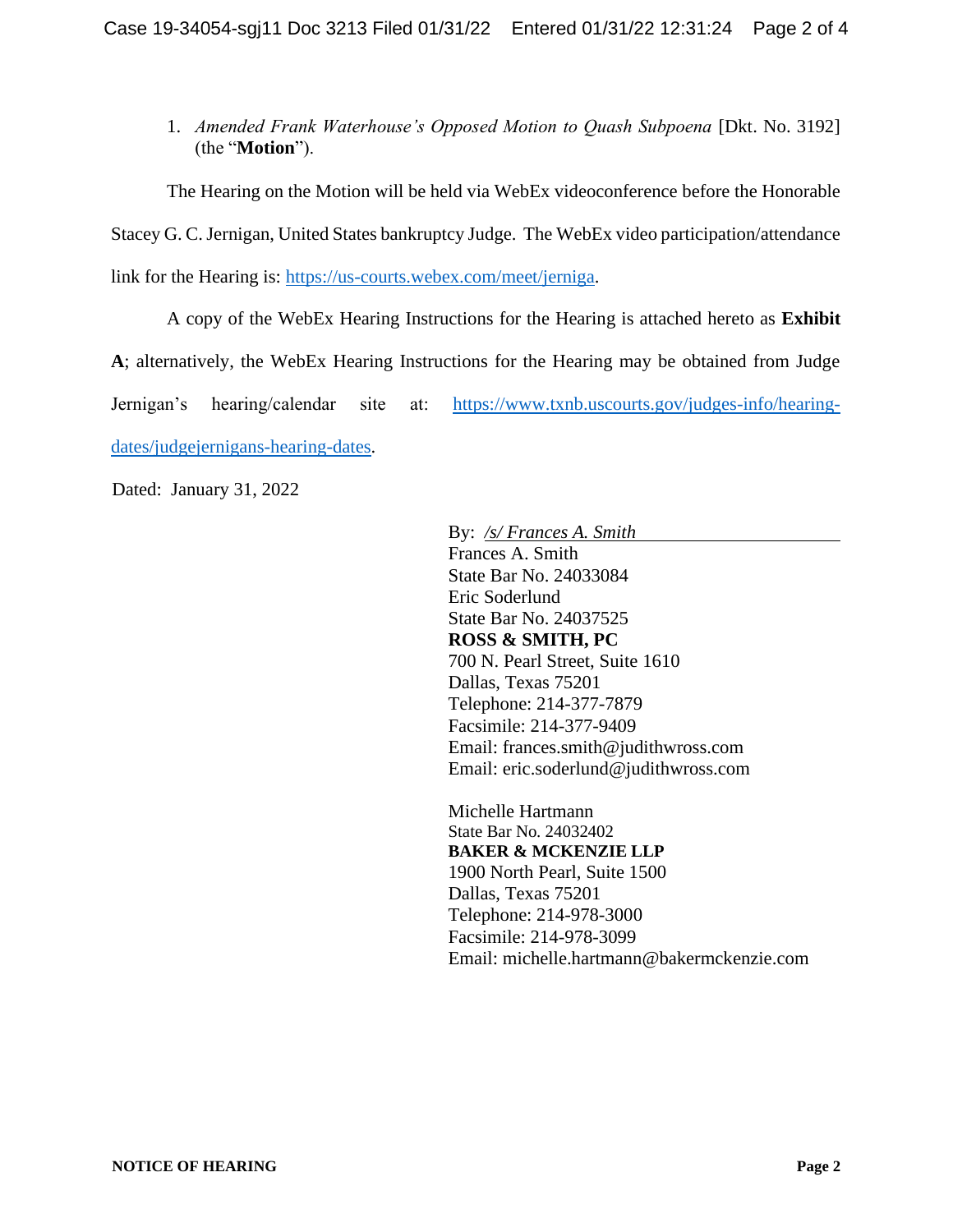Debra A. Dandeneau (admitted *pro hac vice*) Frank Grese (admitted *pro hac vice*) **BAKER & MCKENZIE LLP** 452 Fifth Ave New York, NY 10018 Telephone: 212-626-4875 Email: debra.dandeneau@bakermckenzie.com Email: frank.grese@bakermckenzie.com

*Co-Counsel for Frank Waterhouse and CPCM, LLC*